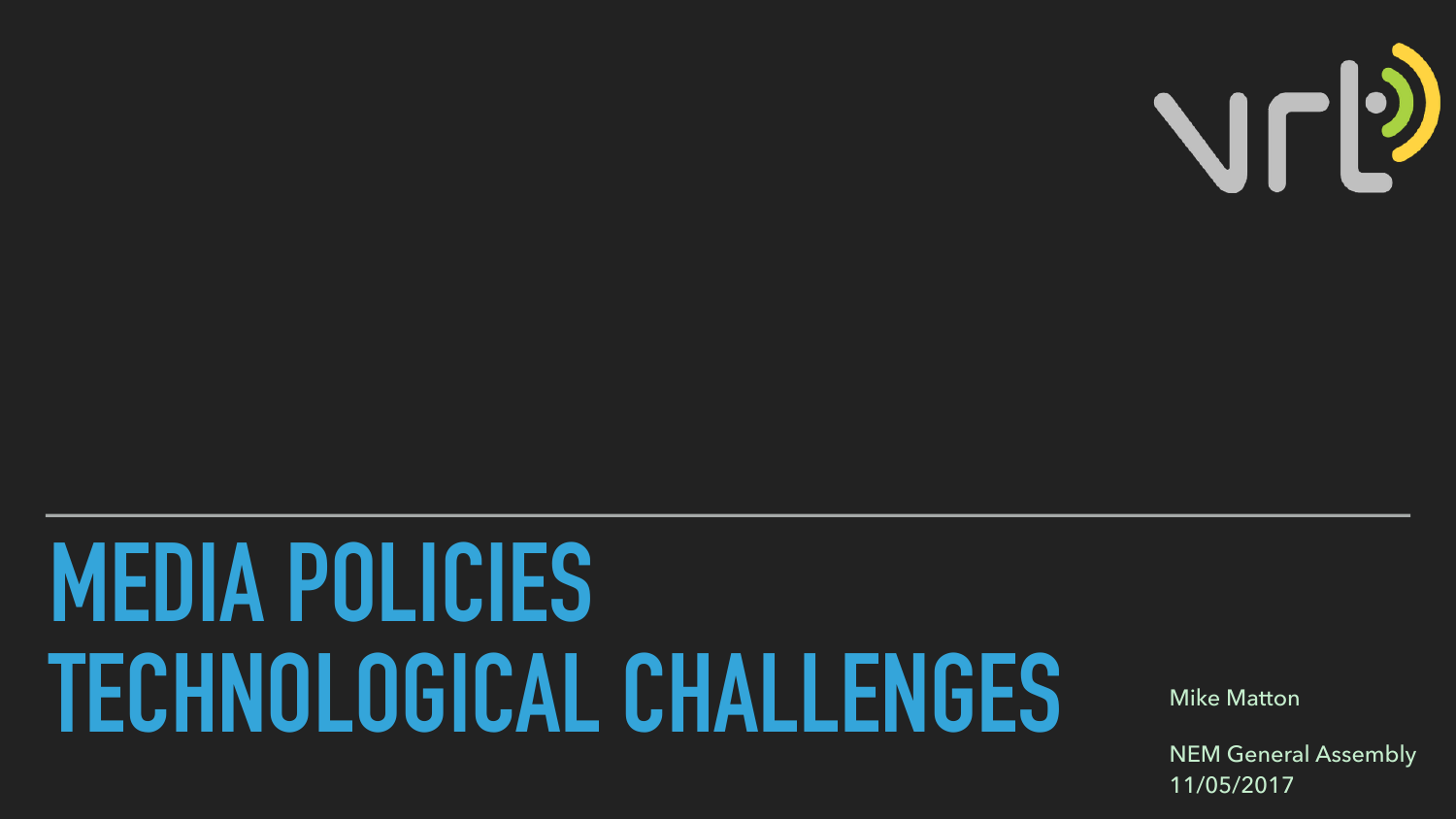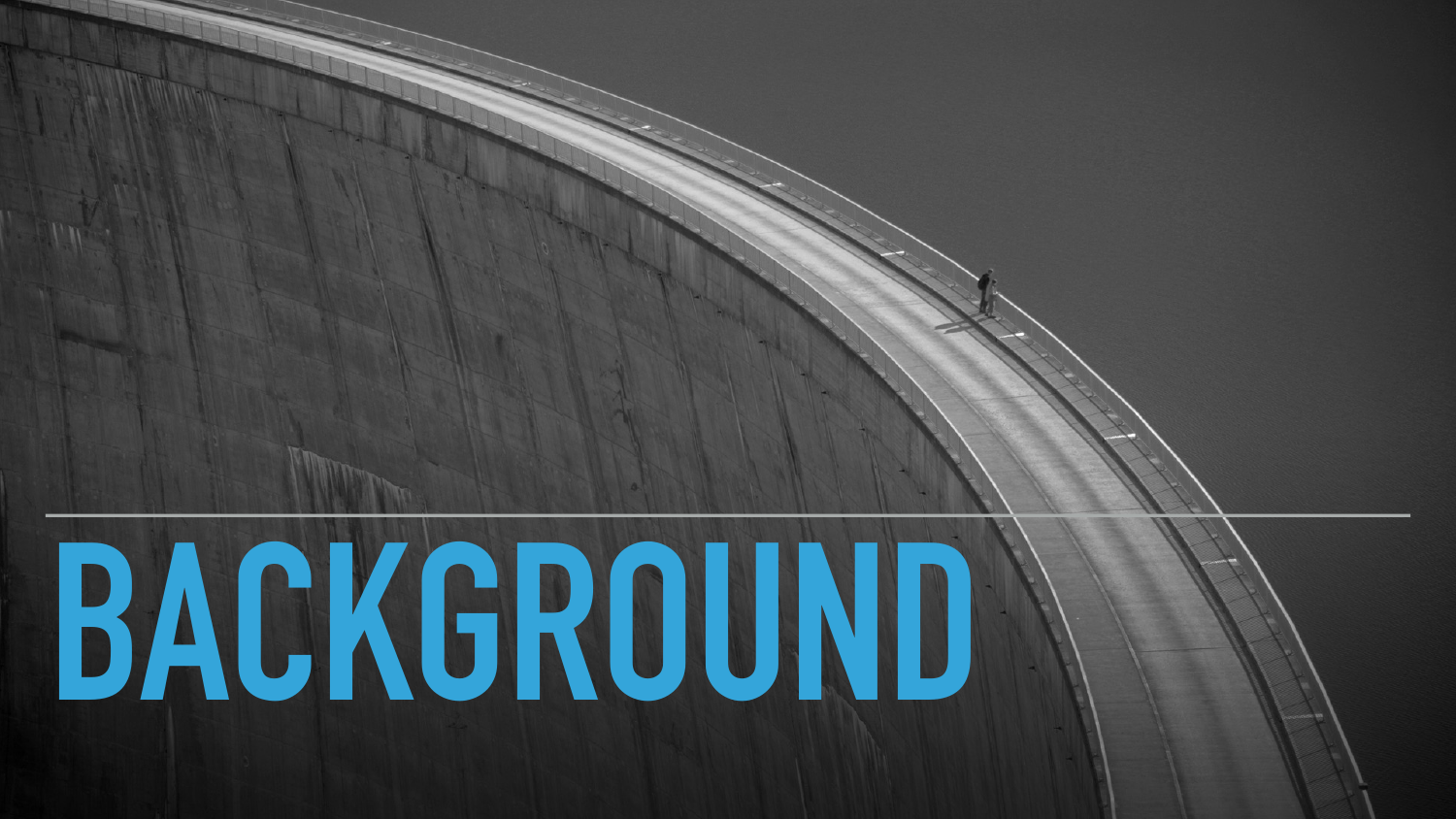- ▸ Media convergence
	- ▸ Traditional silos between TV/Radio/On-line/mobile/social are more and more becoming interconnected
	- ▶ Services are becoming interconnected
- ▸ Media production and distribution is becoming more and more data driven
	- ▶ Real-time (actionable) analytics and metadata
	- ▸ Automation of business processes in production and distribution
	- ▶ Automated personalisation towards end users
- ▶ New (disrupting) players on the market
	- ▸ Google, Apple, Facebook, …
	- ▶ European content is monetized elsewhere
	- ▶ European policies and regulations often neglected by new players from outside Europe

#### Mike Matton ~ NEM General Assembly ~ May 11, 2017



### **MEDIA SECTOR IS UNDERGOING TRANSFORMATIONS**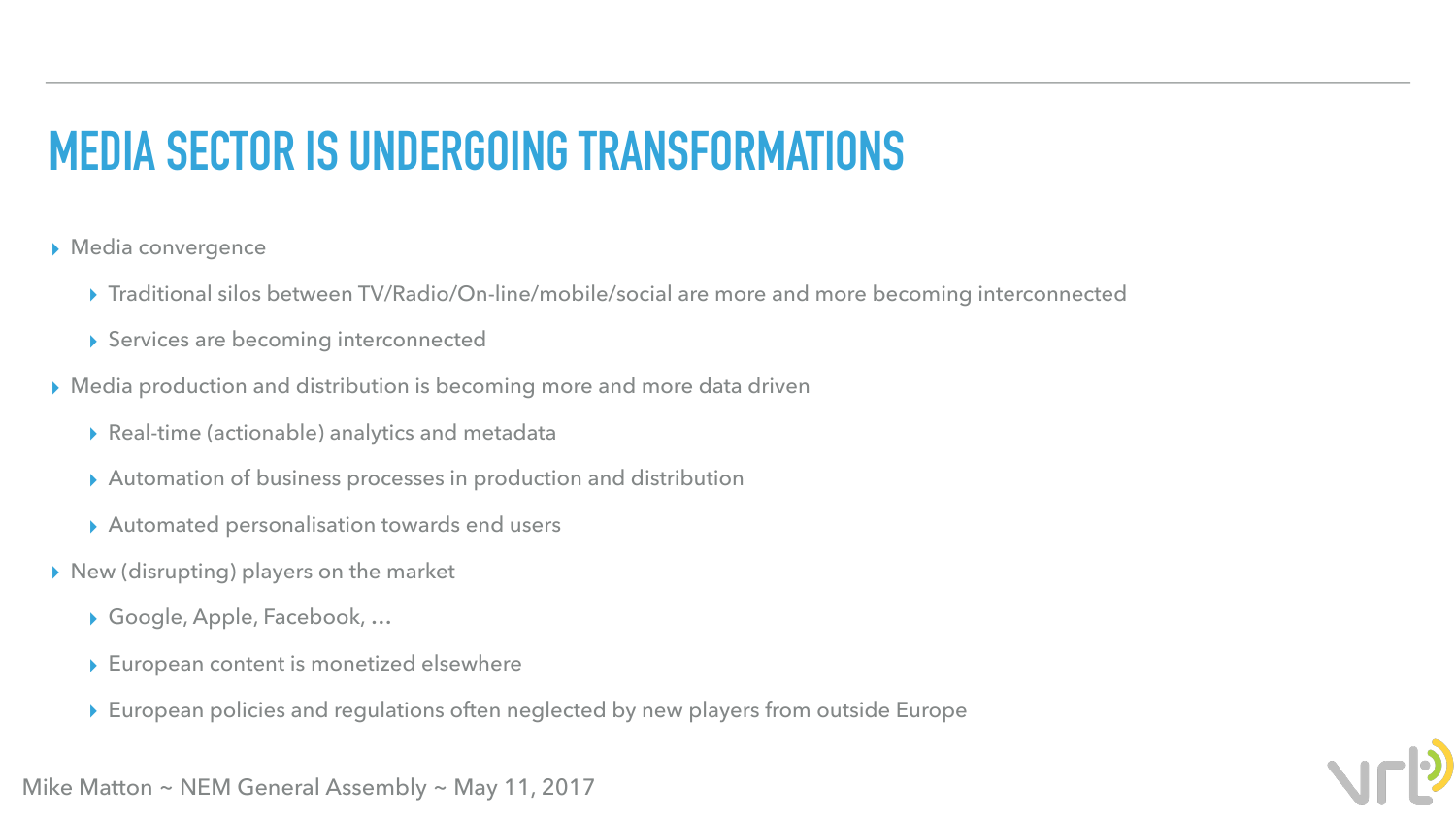#### **WHY MEDIA POLICIES ARE NEEDED?**

- ▸ Protecting and strengthening the (European) media industry
	- ▸ Cultural diversity
	- ▸ Improved interoperability
	- ▸ Access to media services
- ▶ Protecting the media consumer
	- ▶ Personal data sharing ~ trust
	- ▶ Protecting minors
	- ▸ Provide access also to vulnerable citizens

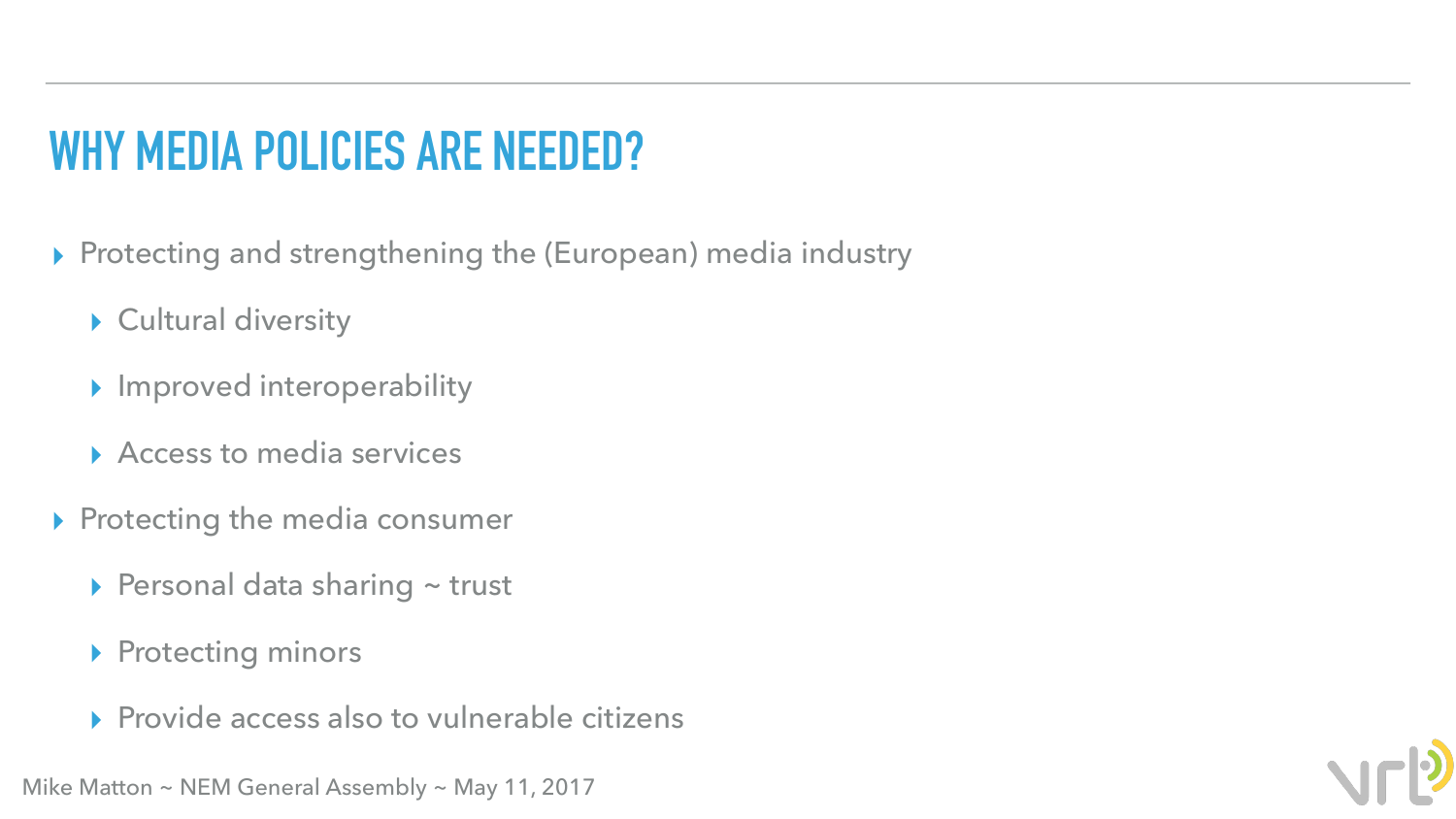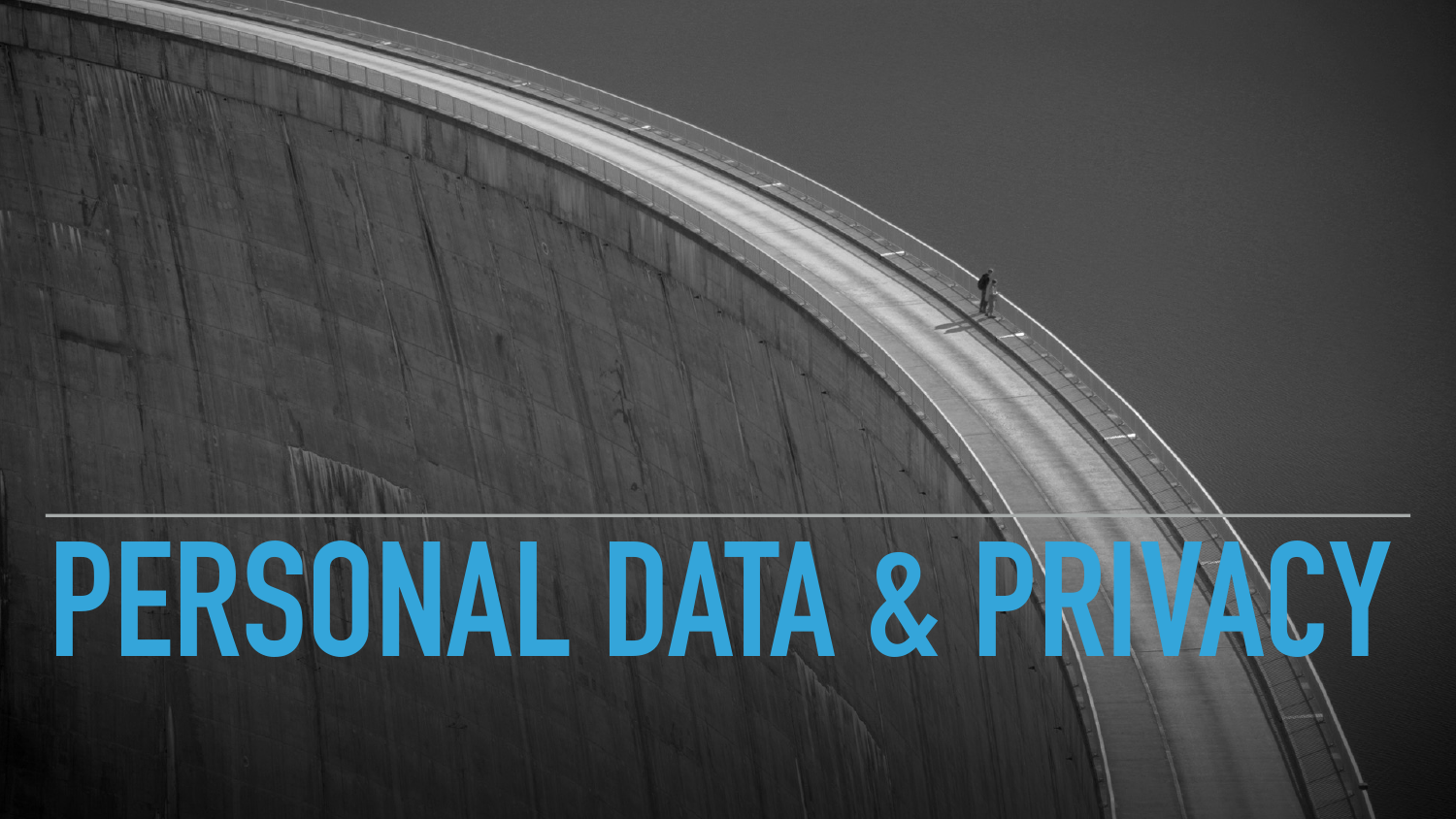#### **PRIVACY - GDPR**

- ▸ Improved user rights
	- ▸ Right to be informed (=> explain which data is collected, directly or indirectly)
	- ▸ Right of access (=> everyone should have access to their personal data)
	- ▸ Right of rectification (=> everyone should be able to correct their data)
	- ▸ Right to erasure (=> the right to be **forgotten**)
	- ▸ Right to restrict processing (=> the right to disallow processing of personal data)
	- ▸ Right to data portability (=> the right to **move personal data from one service to another**)
	- ▶ Right to object (=> to e.g. processing, direct marketing, research and statistics)
	- ▸ Right to abstain from automated decision making (=> right of human intervention, viewpoint expression and explanation of decision)

Mike Matton  $\sim$  NEM General Assembly  $\sim$  May 11, 2017



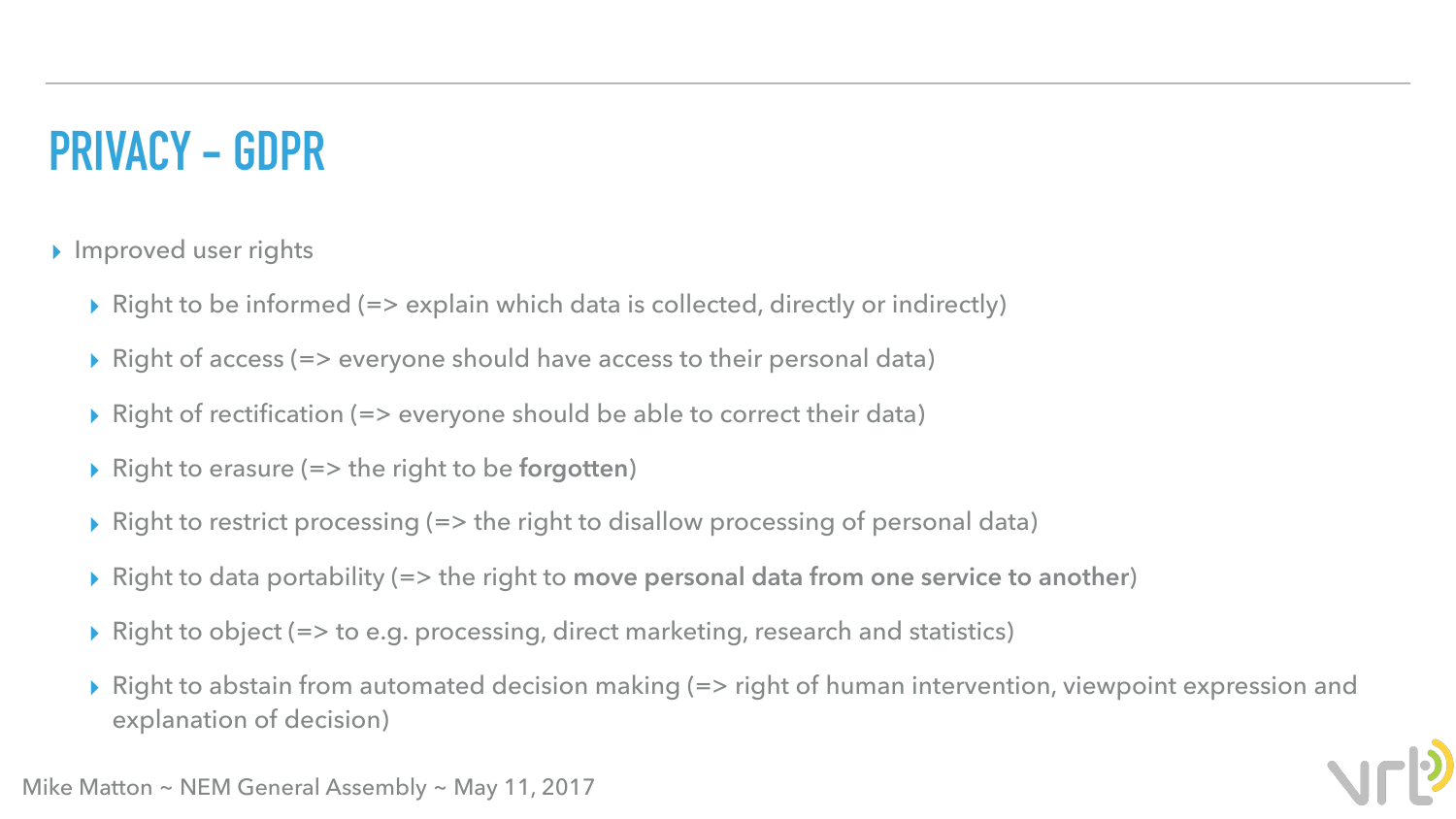- ▸ How to remove personal data from complex systems
	- ▸ e.g. when systems have trained models including data from many users
- ▸ How to make data interoperable
- 
- ▶ Cyber-security: how to reliably protect personal data
- ▸ How to ensure trust when personal data is processed in "cloud services"
- ▶ How to ensure extensive user control while keeping the user experience high and lean

### **MANY TECHNICAL CHALLENGES WITH GDPR**

▸ How to explain "automated decisions" when they are taken by "black box algorithms", e.g. recommendation engine





▸ not only technical challenge, GDPR is company-wide multidisciplinary challenge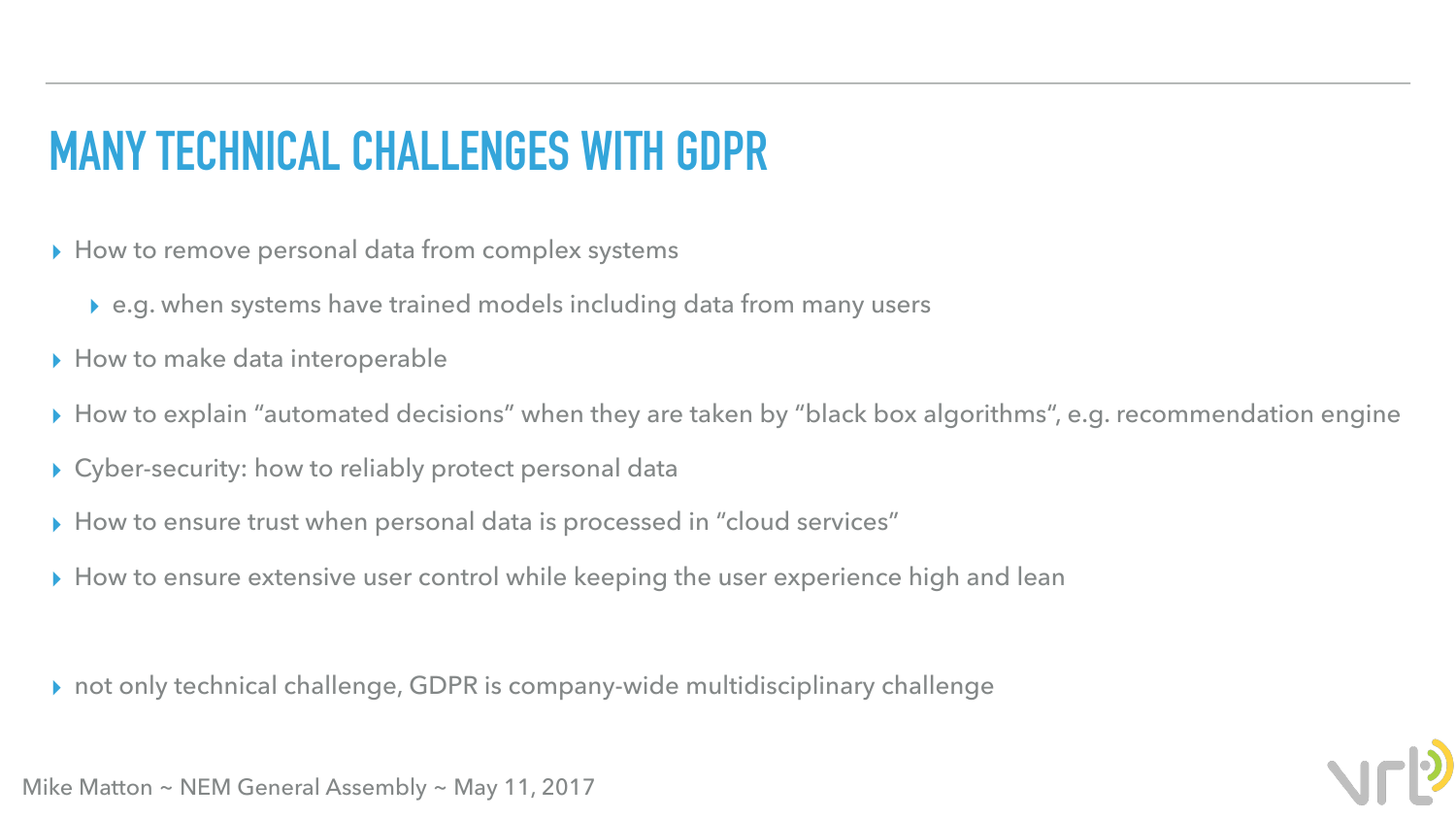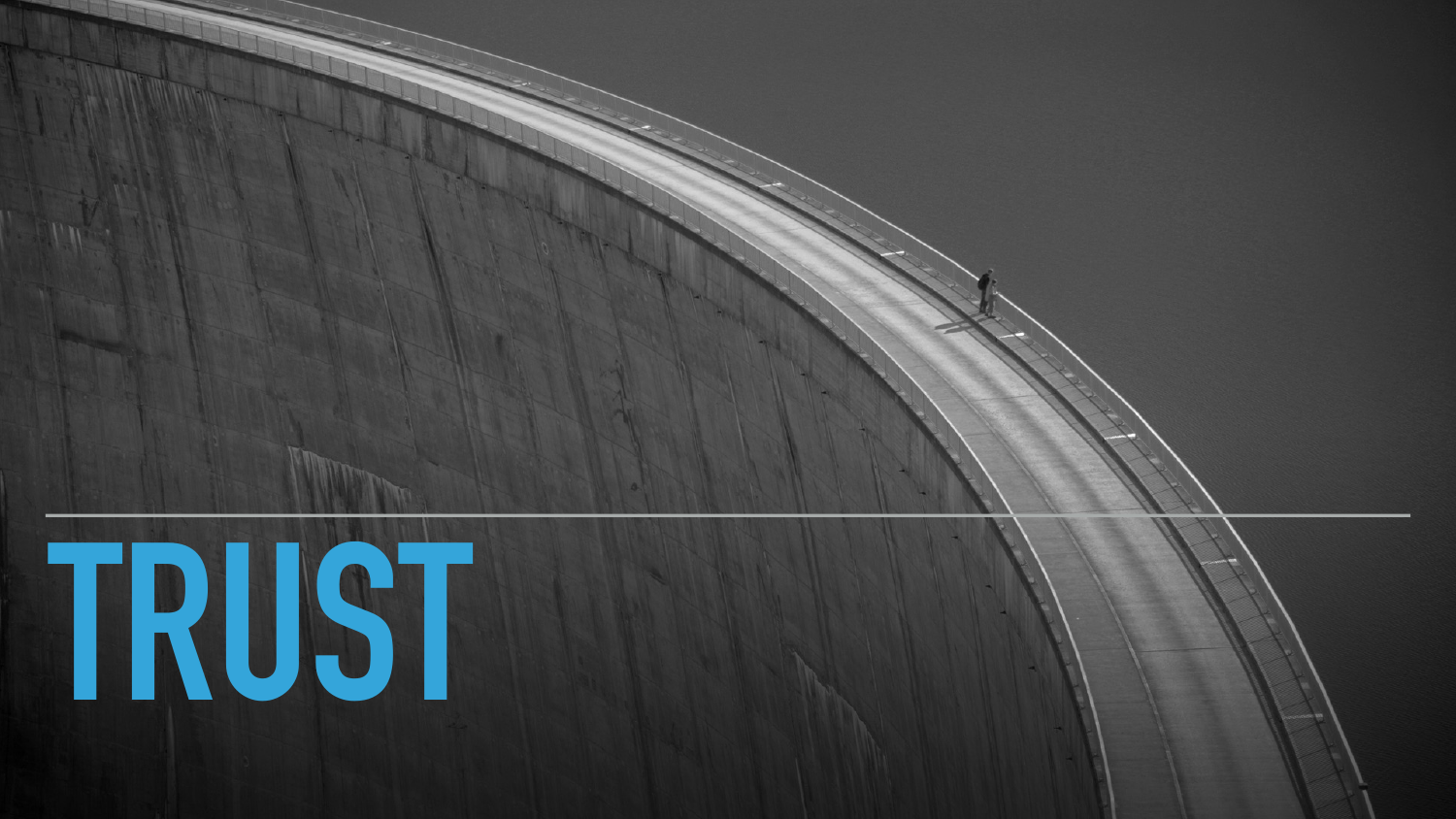#### **TRUST**

- ▸ Trust in public service media exists on many levels:
	- ▶ Providing free, independent and relevant content
		- ▸ Data driven media processes (e.g. robot journalism, …) => how to ensure relevance and independence when also decisions will be taken by automated processes
		- ▸ Examples of technologies: fact checking, fake news identification, provenance verification, separating fact from opinion, etc.
		- ▸ Need for updated policies
	- ▸ Trust in personalised and interactive digital content offerings
		- ▸ Relates to personal data collection and GDPR

Mike Matton  $\sim$  NEM General Assembly  $\sim$  May 11, 2017

![](_page_8_Picture_10.jpeg)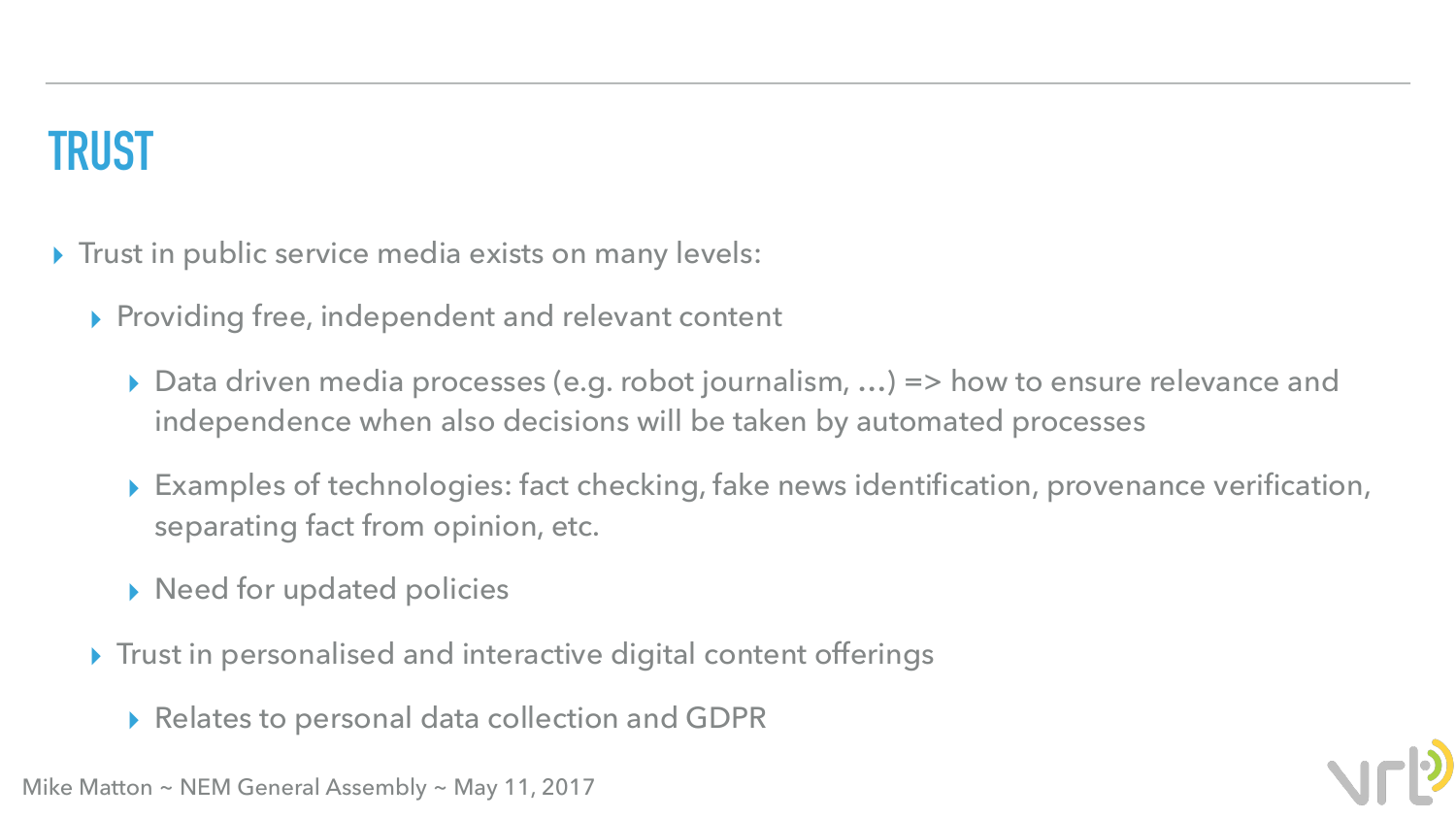![](_page_9_Picture_0.jpeg)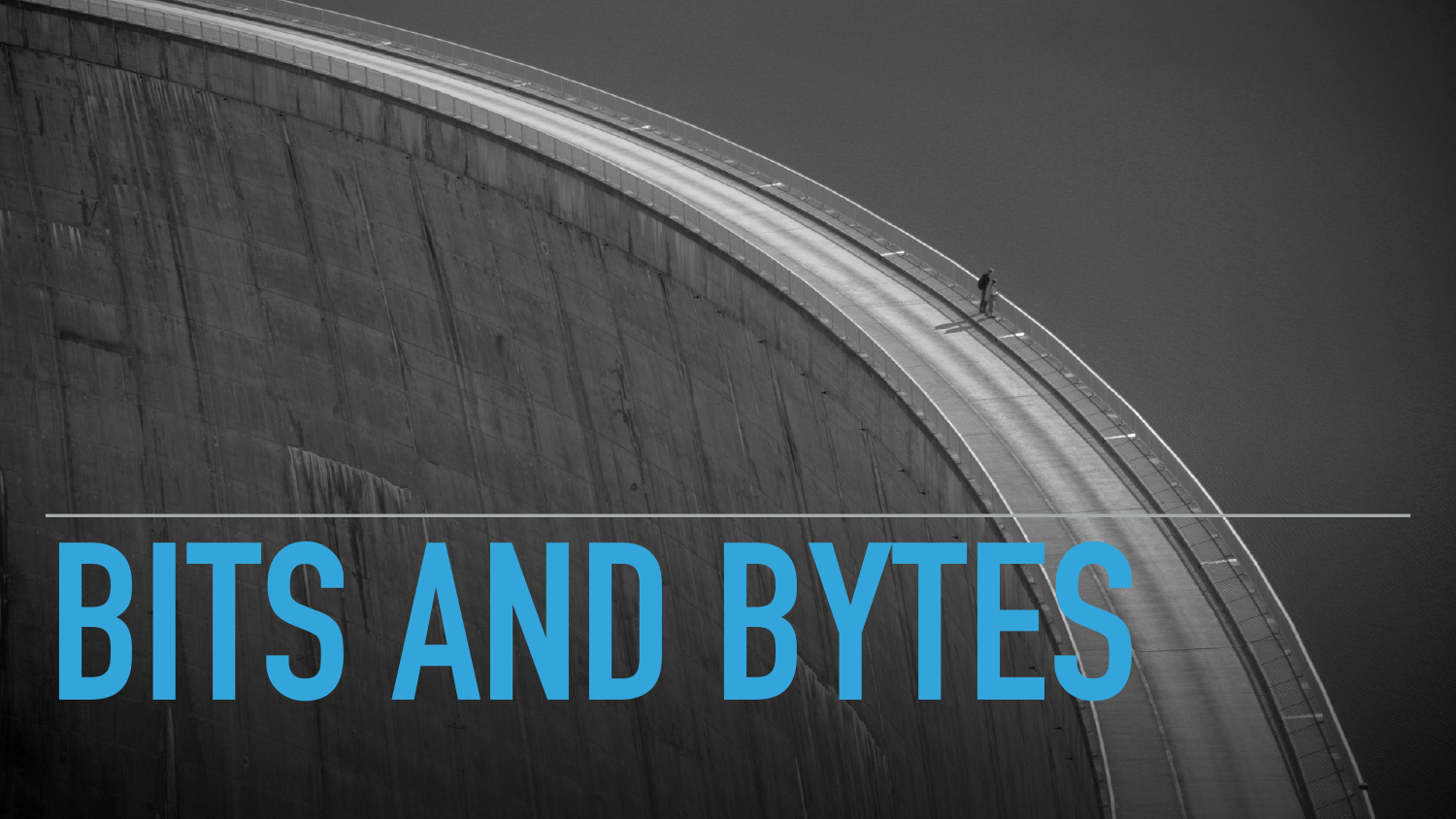## **CONTENT CONTRIBUTION / DISTRIBUTION**

#### ▸ Increased personalisation of media services comes at a cost (increased need

![](_page_10_Picture_7.jpeg)

![](_page_10_Picture_8.jpeg)

- for bandwidth)
- ▸ Over the air: terrestrial/5G/satellite/…: bandwidth "under pressure"
	- ▸ Need for high-efficiency solutions for high quality content transfer
- ▸ Cable=>internet: net neutrality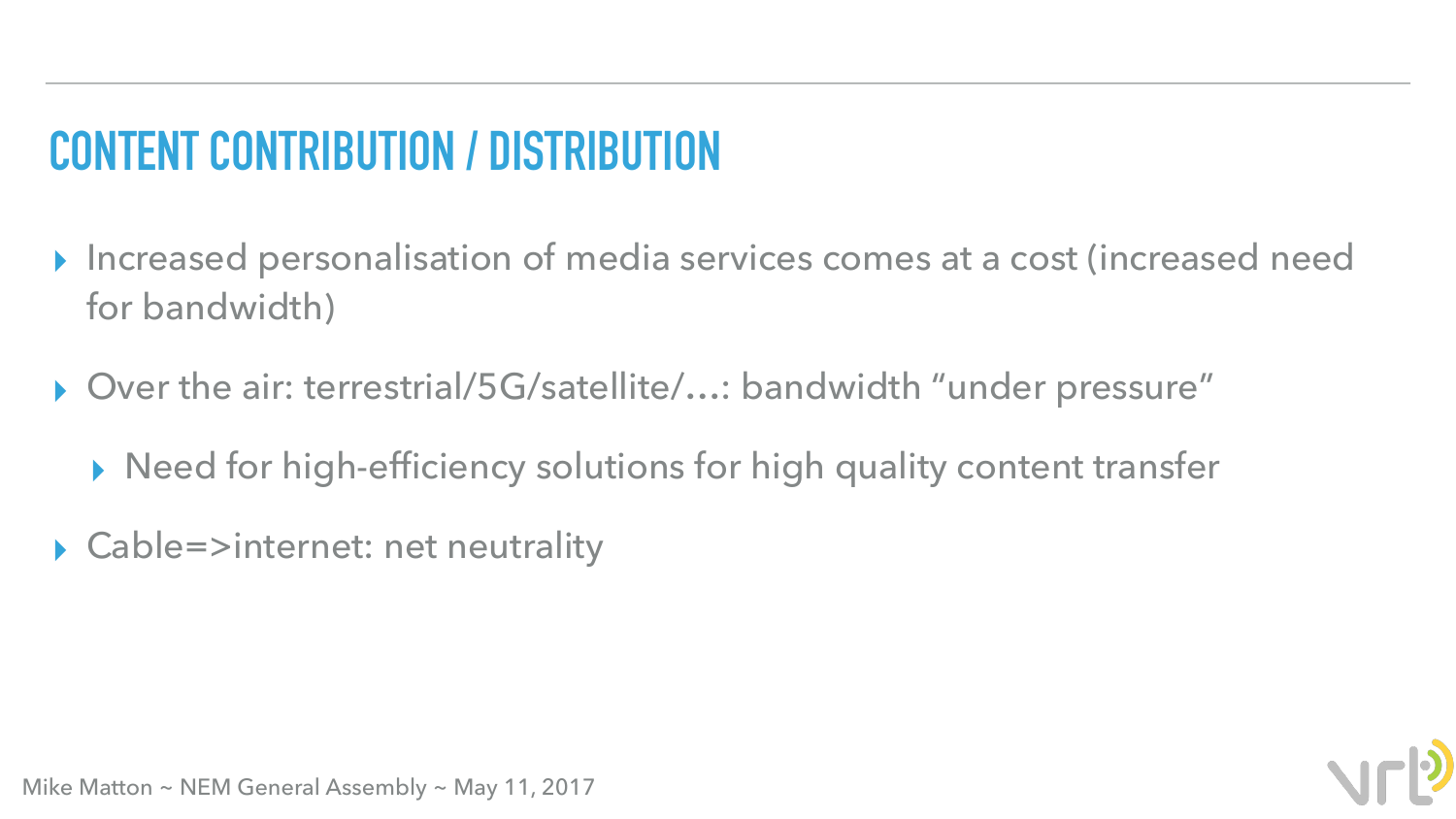#### **REQUIREMENTS FROM POLICY**

- ▸ Ensure open access to public service media content on all distribution channels
- ▸ Ensure interoperability between converged media services
- ▸ Enable media companies to build and maintain trust with the end user
- ▸ Protect rich European cultural diversity

![](_page_11_Picture_6.jpeg)

![](_page_11_Picture_7.jpeg)